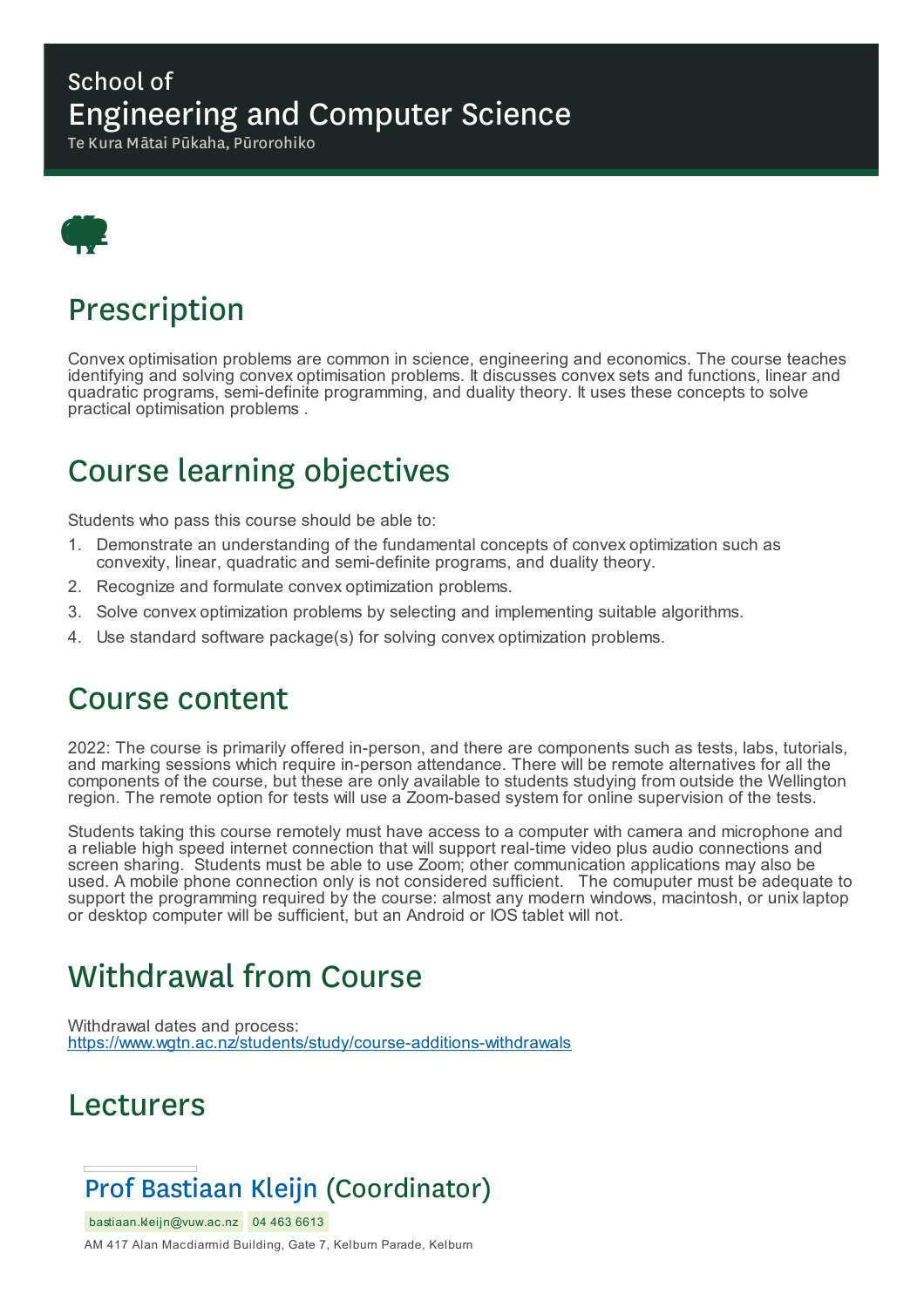# Teaching Format

The course has 24 hours of standard lectures and 12 hours of tutorials (1 hour per week), where the assignments are discussed.

# Dates (trimester, teaching & break dates)

- $\blacksquare$ Teaching: 28 February 2022 - 03 June 2022
- Break: 11 April 2022 24 April 2022  $\blacksquare$
- Study period: 06 June 2022 09 June 2022  $\blacksquare$
- Exam period: 10 June 2022 25 June 2022

## Class Times and Room Numbers

#### **28 February 2022 - 06 March 2022**

- **Tuesday** 11:00 11:50 104, Von Zedlitz, Kelburn
- **Wednesday** 11:00 11:50 104, Von Zedlitz, Kelburn  $\blacksquare$
- **28 February 2022 - 10 April 2022**
- **Friday** 11:00 11:50 501, Old Kirk, Kelburn
- **07 March 2022 - 10 April 2022**
- **Tuesday** 11:00 12:50 501, Old Kirk, Kelburn
- **25 April 2022 - 05 June 2022**
- **Tuesday** 11:00 12:50 501, Old Kirk, Kelburn
- **Friday** 11:00 11:50 501, Old Kirk, Kelburn

## Set Texts and Recommended Readings

### Required

There are no required texts for this offering.

## Mandatory Course Requirements

In addition to achieving an overall pass mark of at least 50%, students must:

Achieve a grade of 40% on the final examination.

*If you believe that exceptional circumstances may prevent you from meeting the mandatory course requirements, contact the Course Coordinator for advice as soon as possible.*

## Assessment